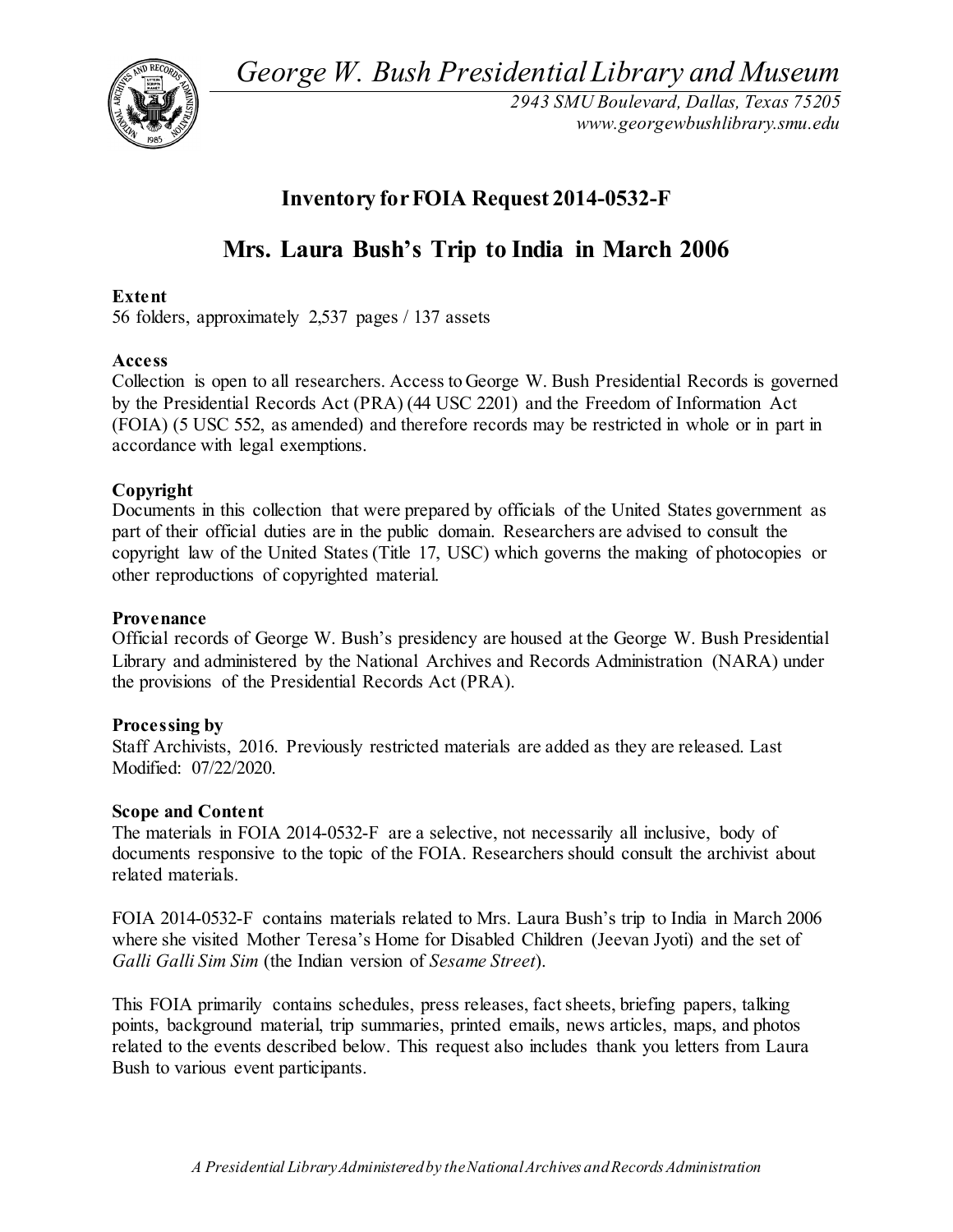On February 28, 2006, President and Mrs. Bush departed the White House. After a stop in Shannon, Ireland for refueling, they traveled to Kabul, Afghanistan. Shortly thereafter, they continued to New Delhi, India to begin their official visit, arriving on March 1, 2006.

 On March 2, 2006, President and Mrs. Bush participated in a formal arrival ceremony which was followed by a wreath-laying in honor of Mahatma Gandhi. Mrs. Bush participated in the taping of a segment for *Galli Galli Sim Sim*, the Indian version of *Sesame Street*, and visited a girls' Manmohan Singh and his wife, Gursharan Kaur. The President and Mrs. Bush then traveled to the United States Embassy and greeted employees. Lastly, Mrs. Bush visited Jeevan Jyoti (Light of Life), the home for disabled children founded by Mother Teresa. That evening, President and home run by Prayas, an organization aimed at assisting impoverished and/or abused youth. Following these engagements, the President and Mrs. Bush had lunch with Prime Minister Mrs. Bush attended a state dinner.

 On March 3, 2006, the President and Mrs. Bush traveled to Hyderabad, India. Mrs. Bush participated in an event focused on HIV/AIDS, visited a Home Science School Lab, and traveled to New Delhi, India for remarks by the President before traveling to Islamabad, participated in a roundtable on women's empowerment. The President and Mrs. Bush also Pakistan.

 On March 4, 2006, President and Mrs. Bush participated in a formal arrival ceremony. Mrs. Bush attended a formal lunch. Following lunch, President and Mrs. Bush traveled to the United States Embassy and greeted employees. That evening, the President and Mrs. Bush attended a state participated in a roundtable regarding education, met with Sehba Musharraf (wife of President Pervez Musharraf), and attended a briefing on earthquake reconstruction efforts within Pakistan. Mrs. Bush also attended a press availability with President Bush and President Musharraf and dinner before departing for their return to the United States.

#### **System of Arrangement**

 The materials in FOIA 2014-0532-F are a systematic body of documents responsive to the topic of the FOIA. Researchers should consult an archivist about related materials.

 Documents responsive to this FOIA were found in these collection areas: White House Office of Bush Presidential Electronic Records. Records Management (WHORM) Subject Files, Staff Member Office Files, and George W.

 Staff Member Office Files are maintained at the folder level by staff members within their individual offices and document all levels of administration activity.

 Staff Member Office Files are processed at the folder level, that is, individual documents are not selected and removed from a folder for processing. While this method maintains folder integrity, it frequently results in the incidental processing of documents that are not wholly responsive to the subject area.

WHORM Subject Files are processed at the document level.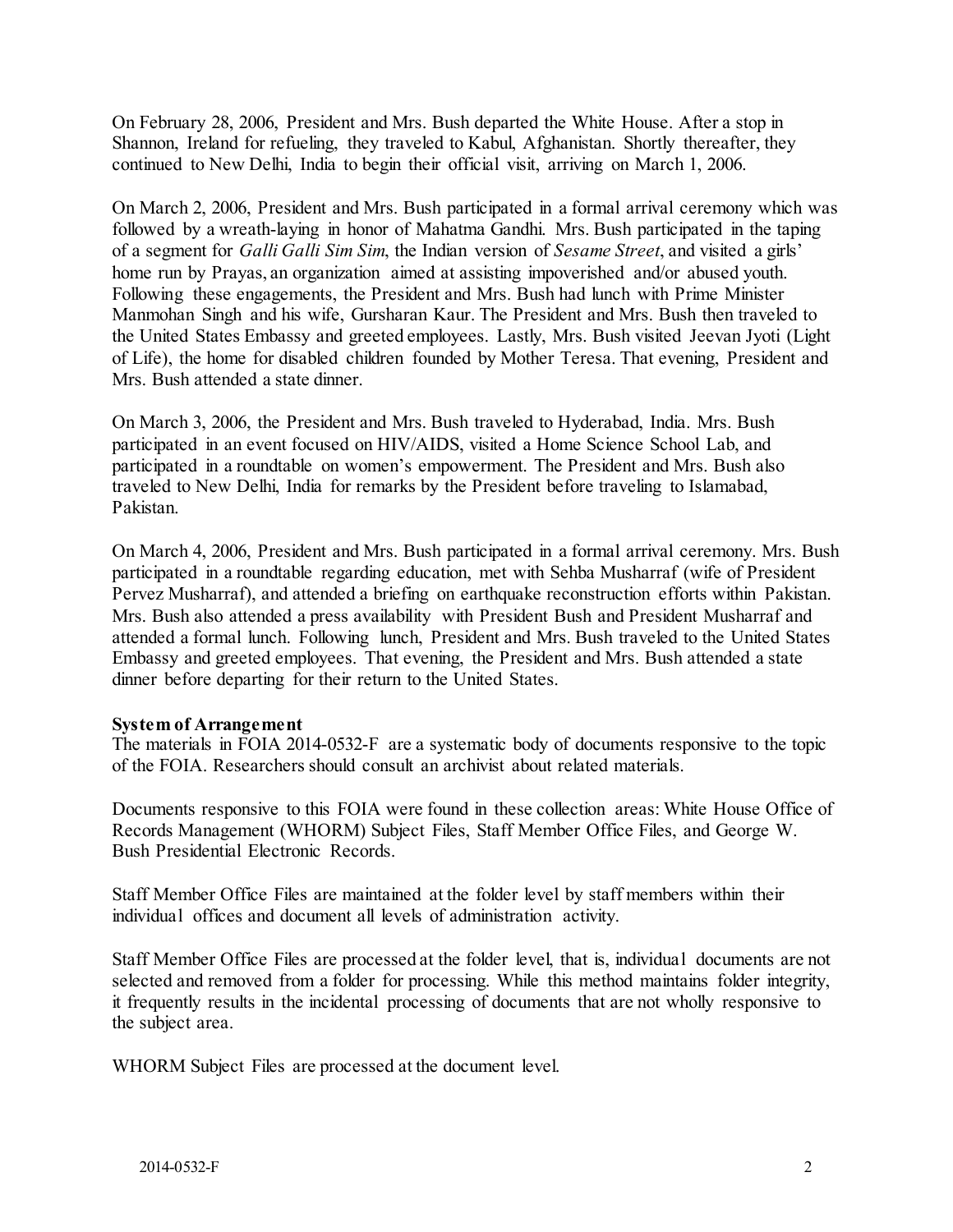The WHORM Subject File compiled by the White House Office of Records Management is comprised of a series of documents assigned a letter/number combination and filed in a subject category. A complete listing of the subject categories including a detailed description of each category is available in our research room and on our website at <www.georgewbushlibrary.smu.edu>

 The Executive Office of the President (EOP) instance of the Electronic Records Archive (ERA) stored in Search and Access Sets (SAS) that represent their originating computer program, such as Exchange Email or the Worker and Visitor Entry System (WAVES). In addition to records captured from the White House's electronic systems, EOP-ERA also contains records from the contains electronic records created or received by President George W. Bush. These records are home and shared drives used by White House staff.

 The following is a list of electronic search results lists (SRLs) and folders processed in response to FOIA 2014-0532-F:

## *George W. Bush Electronic Records*

 Exchange contains 78 assets. OA contains 13 assets. WHO contains 46 assets.

## *George W. Bush Textual Records*  **Box 1 Records Management, White House Office of**

Subject Files - PP005-01 (First Lady)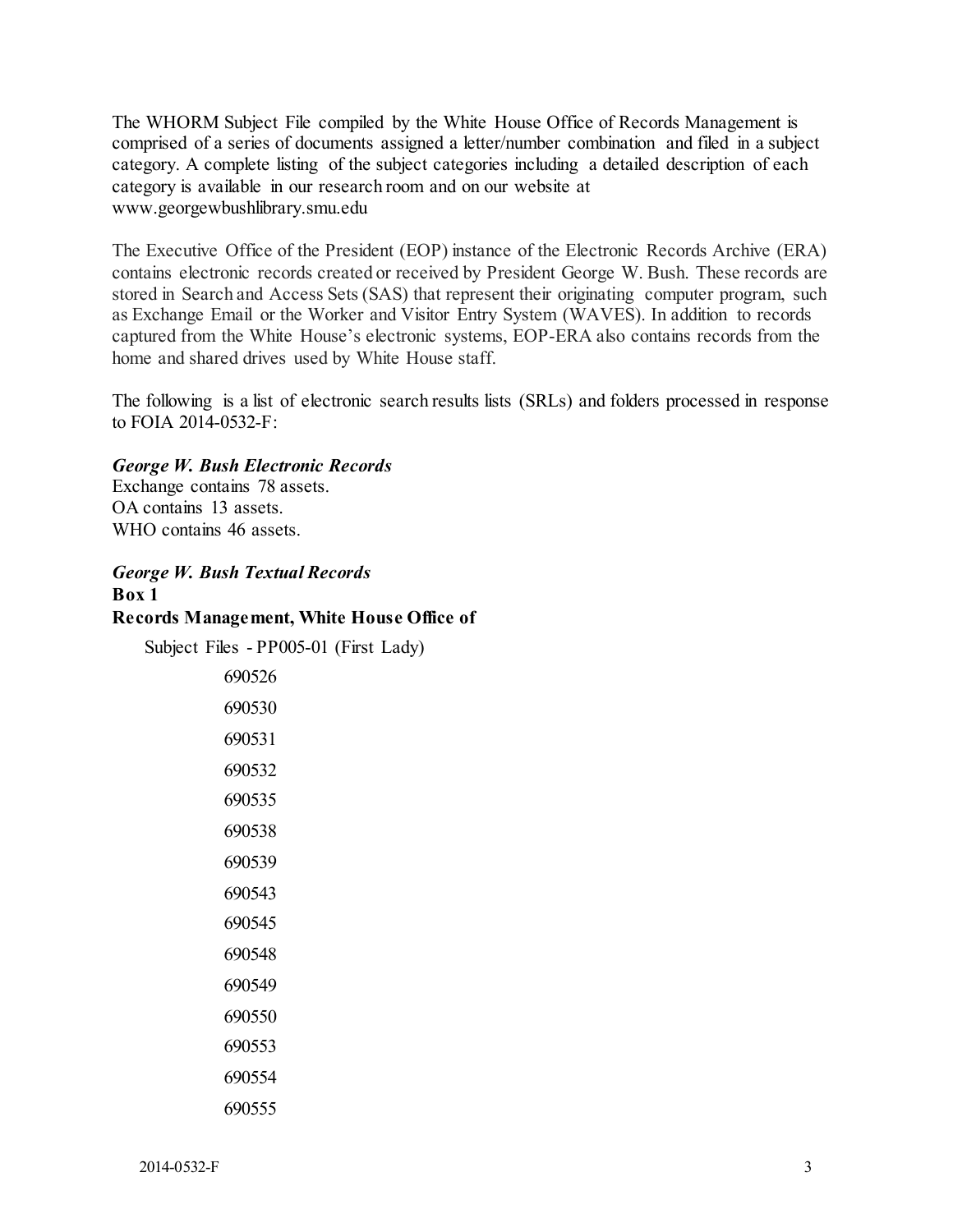#### **Staff Member Office Files**

Office of Laura Bush

Miller, Sonja Maria

03/03/2006 - 03/05/2006: India and Pakistan

Background: India/Pakistan Planning

Office of Laura Bush - Chief of Staff

McBride, Anita

 Binder - Mrs. Bush's Press Clips and Photos, Afghanistan, India and Pakistan, 03/02/2006 - 03/04/2006 [1]

 Binder - Mrs. Bush's Press Clips and Photos, Afghanistan, India and Pakistan, 03/02/2006 - 03/04/2006 [2]

 Binder - The Schedule of Mrs. Bush in Shannon, Ireland, New Delhi, India, Hyderabad, India, Islamabad, Pakistan, and Washington, DC, 02/28/2006 - 03/05/2006 [1]

 Binder - The Schedule of Mrs. Bush in Shannon, Ireland, New Delhi, India, Hyderabad, India, Islamabad, Pakistan, and Washington, DC, 02/28/2006 - 03/05/2006 [2]

 Binder - The Schedule of Mrs. Bush in Shannon, Ireland, New Delhi, India, Hyderabad, India, Islamabad, Pakistan, and Washington, DC, 02/28/2006 - 03/05/2006 [3]

Office of Laura Bush - Correspondence

Doty, Joan

India, March 2006

Pakistan, March 2006

#### **Box 2**

Office of Laura Bush - Press

Culvahouse, Sarah

India and Pakistan, March 2006

Miller, Kasdin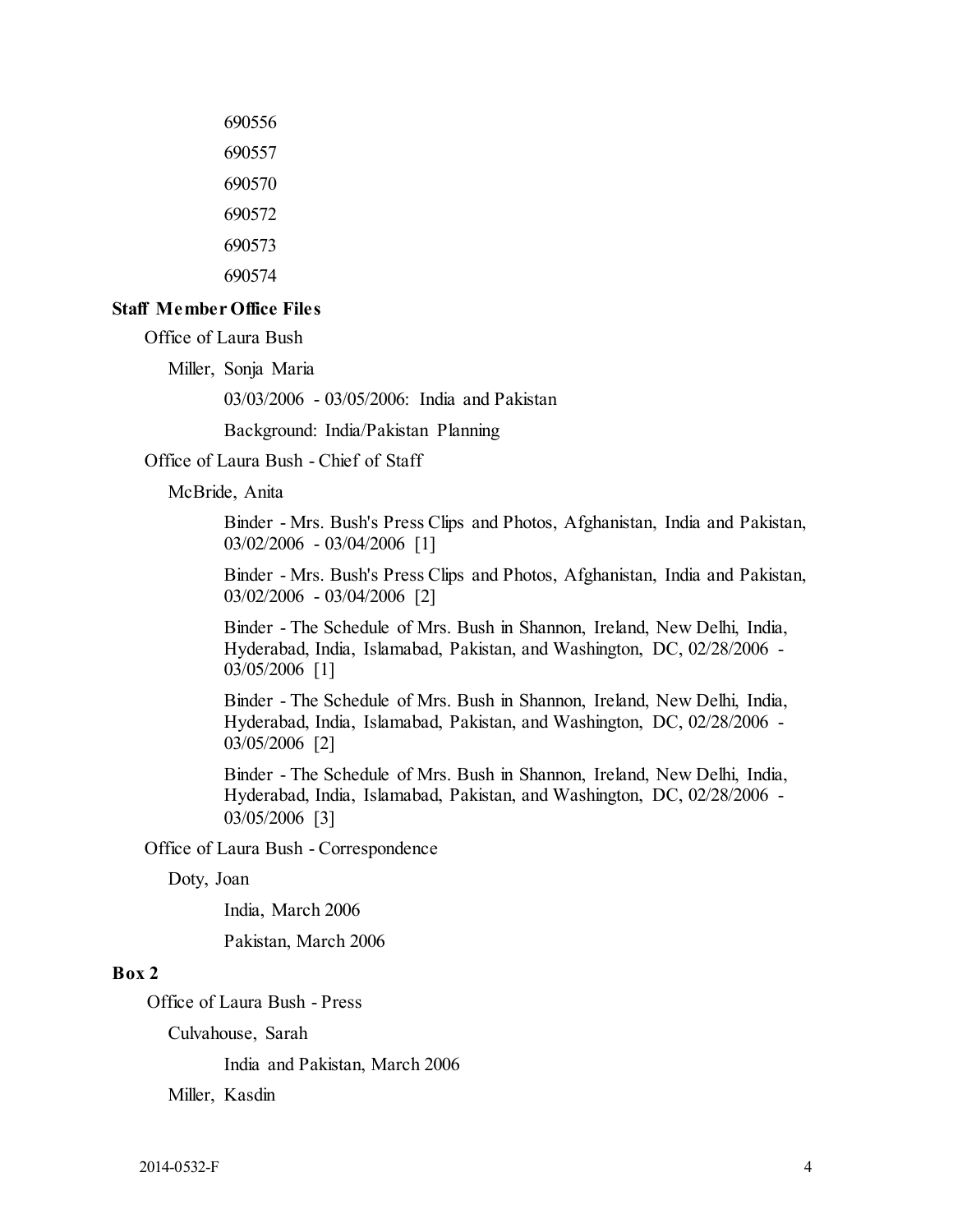Mrs. Bush's Press Clips and Photos, India: 03/02/2006 - 03/04/2006 [1]

Mrs. Bush's Press Clips and Photos, India: 03/02/2006 - 03/04/2006 [2]

Office of Laura Bush - Projects and Policy

Austin, Page

Presidential Travel Guide - The Trip of the President and Mrs. Bush to India and Pakistan, 02/28/2006 - 03/05/2006

The Trip of The President and Mrs. Bush to India and Pakistan, 02/28/2006 - 03/05/2006

 Schedule of Mrs. Bush in Shannon, Ireland, New Delhi, India, Hyderabad, India, Islamabad, Pakistan, and Washington, DC, 02/28/2006 - 03/05/2006: Projects Copy [1]

 Schedule of Mrs. Bush in Shannon, Ireland, New Delhi, India, Hyderabad, India, Islamabad, Pakistan, and Washington, DC, 02/28/2006 - 03/05/2006: Projects Copy [2]

#### Medina, Sonya

India / Pakistan

Binder - Mrs. Bush's Press Clips & Photos, India: 03/02/2006 - 03/04/2006 [1]

Binder - Mrs. Bush's Press Clips & Photos, India: 03/02/2006 - 03/04/2006 [2]

#### Office of Laura Bush - Scheduling

#### Ballard, Deanna

 Pakistan, 02/28/2006 - 03/05/2006, Post Trip Report [1] Binder - Site Survey for the Trip of the President and Mrs. Bush to India and

 Pakistan, 02/28/2006 - 03/05/2006, Post Trip Report [2] Binder - Site Survey for the Trip of the President and Mrs. Bush to India and

#### Barrett, Allison

 Schedule of Mrs. Bush in Shannon, Ireland, Hyderabad, India, New Delhi, India, Islamabad, Pakistan and Washington, DC, 02/28/2006 - 03/05/2006 [1]

## **Box 3**

Office of Laura Bush - Scheduling

#### Barrett, Allison

 Schedule of Mrs. Bush in Shannon, Ireland, Hyderabad, India, New Delhi, India, Islamabad, Pakistan and Washington, DC, 02/28/2006 - 03/05/2006 [2]

#### Farr, Mary Elizabeth

Tuesday, 02/28/2006

 Tuesday, 02/28/2006: Mrs. Bush Trip to India and Pakistan, 02/28/2006 - 03/05/2006 [1]